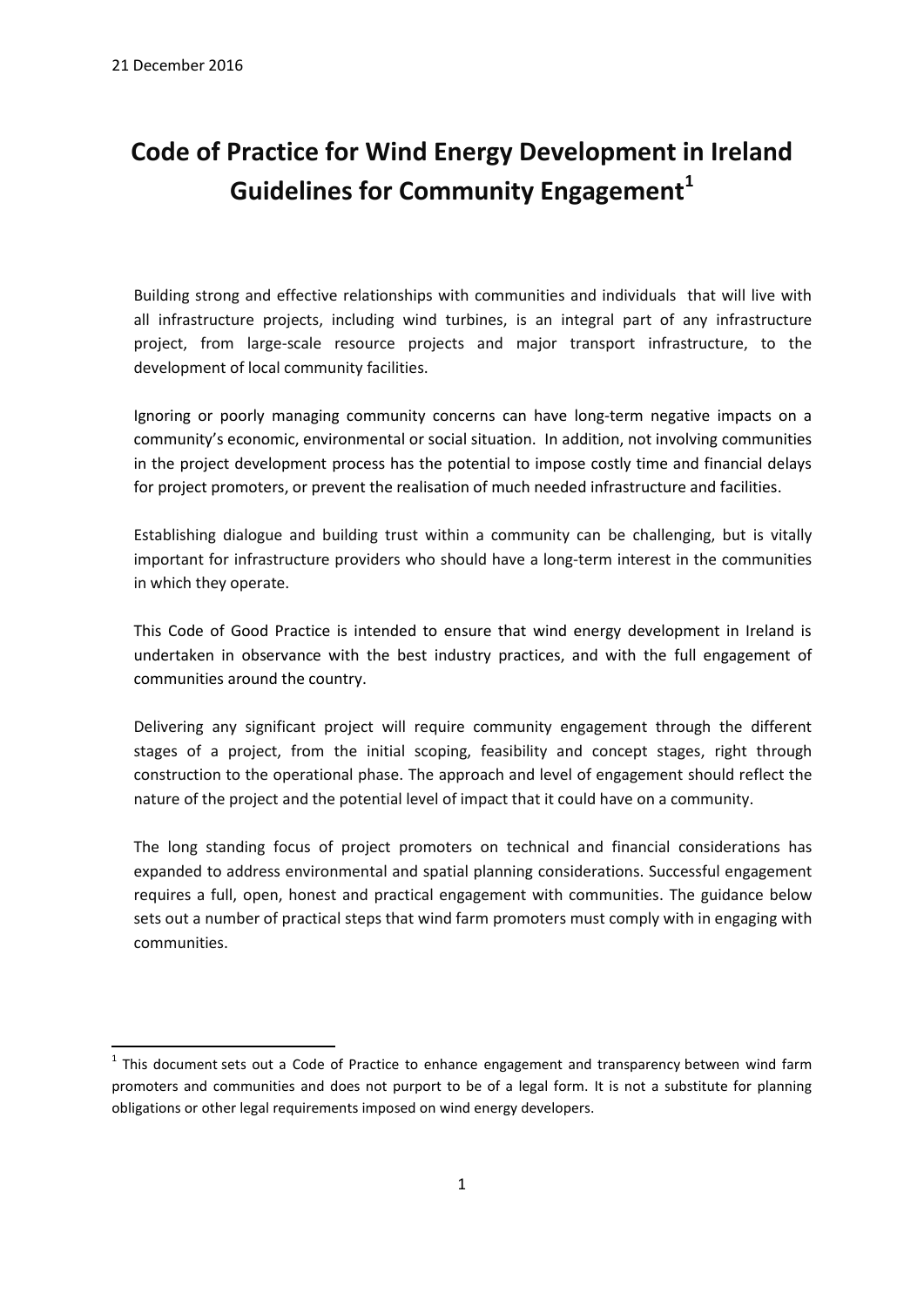#### **1. Contact and visibility**

A nominated Community Liaison Officer (CLO) should be appointed by the project promoter, with readily accessible contact details, who should be available to neighbouring residents and community groups from the initial project development phases, through to the operational phase of the wind farm. As necessary, regular meetings should be scheduled with the local community and there should be ongoing community liaison at all stages of a project from the development of an initial proposal and throughout its operation to decommissioning. The Community Liaison Officer should:

- Make publically available full, clear and comprehensive information about the project during key milestone stages of development (e.g. pre-planning, planning, construction);
- Have the authority and resources to receive, record, investigate, respond to and address queries and complaints during the different stages of the project development and operation.

The promoter shall submit an annual report to the local authority of all communications and information provided, queries received, responses to same and recording if these are ongoing or resolved, which will be published on a dedicated register available online.

A local Authority will take into consideration their performance of these obligations when deciding on new applications by the promoter elsewhere in the county or on repowering applications.

The promoter shall submit reports to the elected members and/or relevant officials of the competent local authority, as appropriate and may be required, during different phases of the development.

For the duration of the project, from scoping right through to decommissioning, a copy of all relevant information must be made available for inspection online though the project website and for viewing publically accessible locations such as local authority offices and public libraries or similar.

#### **2. Arrangements for making contact**

The objective of project promoters should be to ensure the widest possible consultation with individuals and communities from the commencement of the project. Project promoters should make every effort to identify those to engage with and should be flexible and facilitative in the way they approach this engagement including, for example, in relation to the timing and venues for engagement.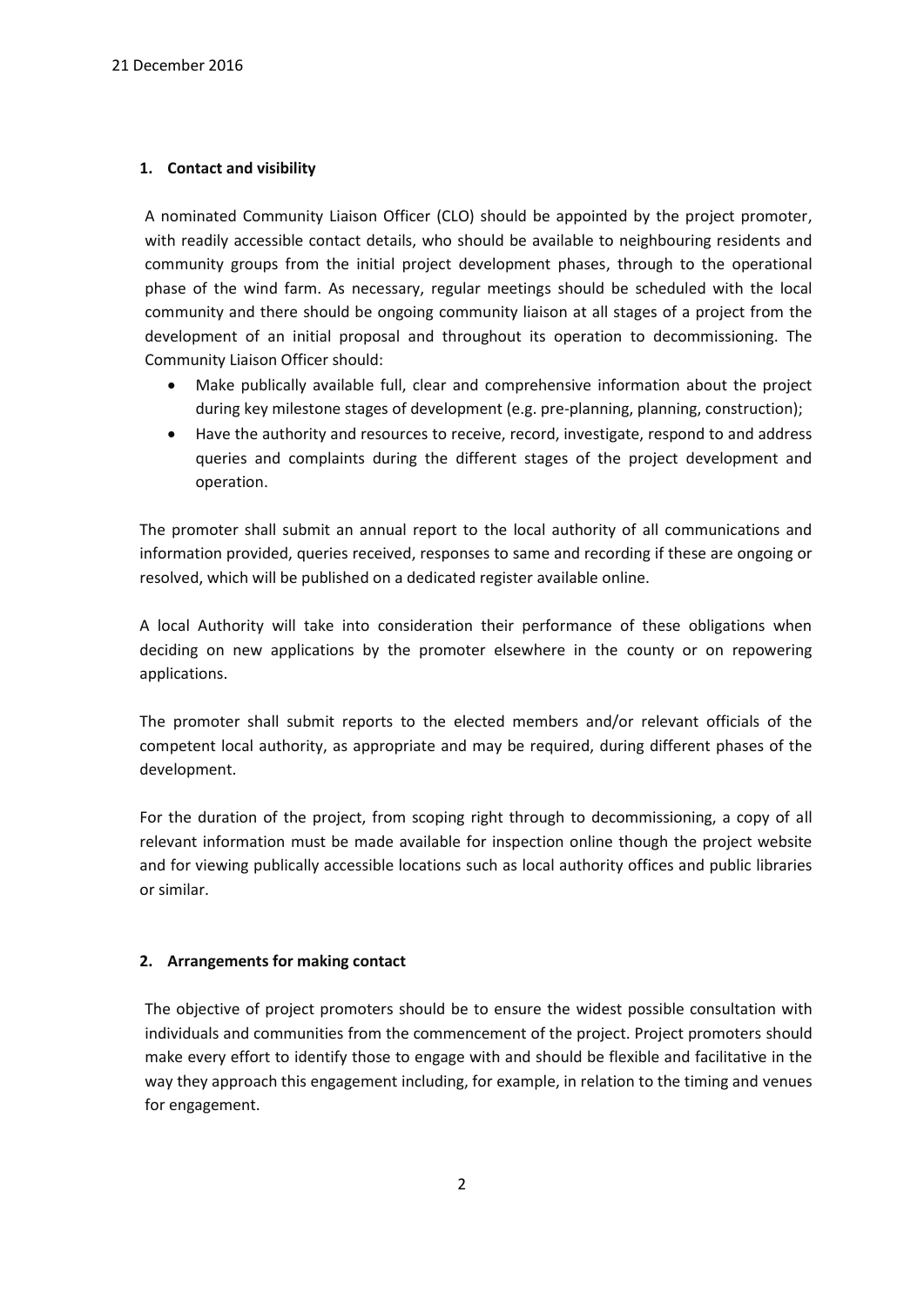Local authorities maintain a database of registered community and voluntary organisations including recommended points of contact and information packs should be provided to these by the project promoters for dissemination (examples include the Local Community Development Committees and Public Participation Networks in each local authority area). At a minimum a contact telephone number (including out of hours during operation), email, website and social media address should be made available with a commitment that all requests will be acknowledged within a reasonable period, and not later than 48 hours.

Each individual and community organisation engaged with should receive the same information.

Where public exhibitions are used to provide information, project promoters should work with the local community to ensure that the time and venue has regard to:

- Prominence in the local community;
- Accessibility to individuals and community groups;
- The availability of appropriate media technology for the display of maps, plans and full illustrations and/or information leaflets in an understandable format;
- The need for exhibitions to be adequately staffed from the promoter's organisation or project team;
- The availability of environmental or other expertise being relied upon by the promoter;
- The need to provide the fullest possible range of information including EIA, Planning application;
- Potential conflict with other events or periods in a given year where the potential attendance at an event may be compromised.

## **3. Engagement**

The project promoter should engage with the local community throughout each stage of the project, e.g., feasibility, design, EIA and planning, tender, construction, and operation. These elements should all form part of a Community Liaison Strategy (CLS) which must set out an engagement timeline at key project milestones (following the sample template at Appendix 1) and include at a minimum a dedicated website, the distribution of regular newsletters, education and outreach programmes. The actual approach in each project/stage will vary, but there must be open and transparent sharing of information and outreach, e.g. site and project information, advising individuals and communities of lodgement of consent applications, updating on progress. As well as providing information, promoters should work to understand the views of local communities at an early stage to enable these to be considered in the final design of the project to the greatest extent possible.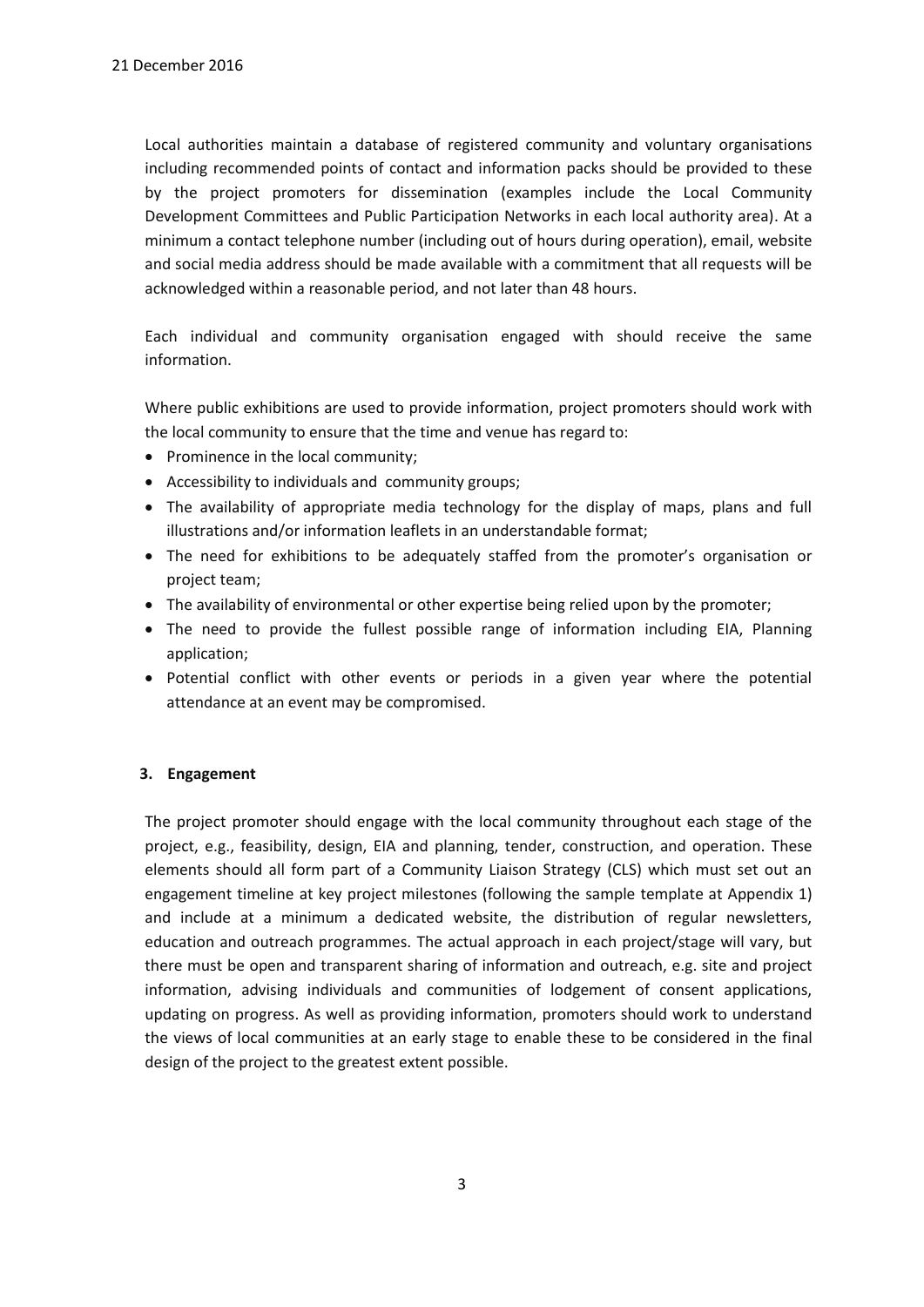#### **4. Compliance with Statutory/Regulatory Obligations**

Statutory and Regulatory Systems (e.g. Planning Consent, Environmental Impact Assessment, Natura Impact Assessment) generally impose obligations on project promoters in relation to providing information and consulting individuals and communities (and certain designated bodies) in relation to project proposals. These requirements must be fully complied with, and effective community engagement requires that project promoters are open and transparent in their engagement under these codes. Failure to do so may be a breach of obligation, but also has serious risk of undermining trust and willing engagement between communities and the project promoters.

It is note that applications under certain consent procedures (e.g. Strategic Infrastructure Act 2006) may also have particular prescribed obligations imposed for the duration of the planning process, such as the provision of documents for download on a project specific website. However, adopting best-in-class levels of engagement beyond statutory requirements may increase the likelihood of project success. Conversely poor engagement increases the likelihood of negative reactions, increased opposition and greater planning risk.

#### **5. Community benefit**

Community benefit encompasses a range of measures that a project can bring to those living in its hinterland. For the majority of projects, this is associated with the level of economic benefit, widely defined, that a project brings to a community. This can range from employment and service supply to a project, participation as a stakeholder, economic transfers, or benefit in kind (e.g. discounted energy). The precise benefit will likely be a function of the scale and financial benefit of the project to the project promoters, the impact of the project on the local communities and their expectations regarding the nature of the community benefit. It is important that promoters recognise the potential of such benefits to become a source of division at local level and to, therefore, be open and transparent in providing information on how the benefit was calculated and allocated.

Due consideration should be given to measures regarding a planned project, which will benefit the economic sustainability of the local community beyond the lifetime of the project itself. The overall community benefit programme will be notified to the local authority following consultation on best practice, when available, with the Sustainable Energy Authority of Ireland (SEAI). A well-designed and well executed community benefit scheme can provide material and lasting value to communities that host wind farms.

Robust planning is required to identify what the project can deliver to the community and at what cost. Options for consideration should include enhancement of local amenity value; for example, by improving visual amenity or infrastructure upgrades.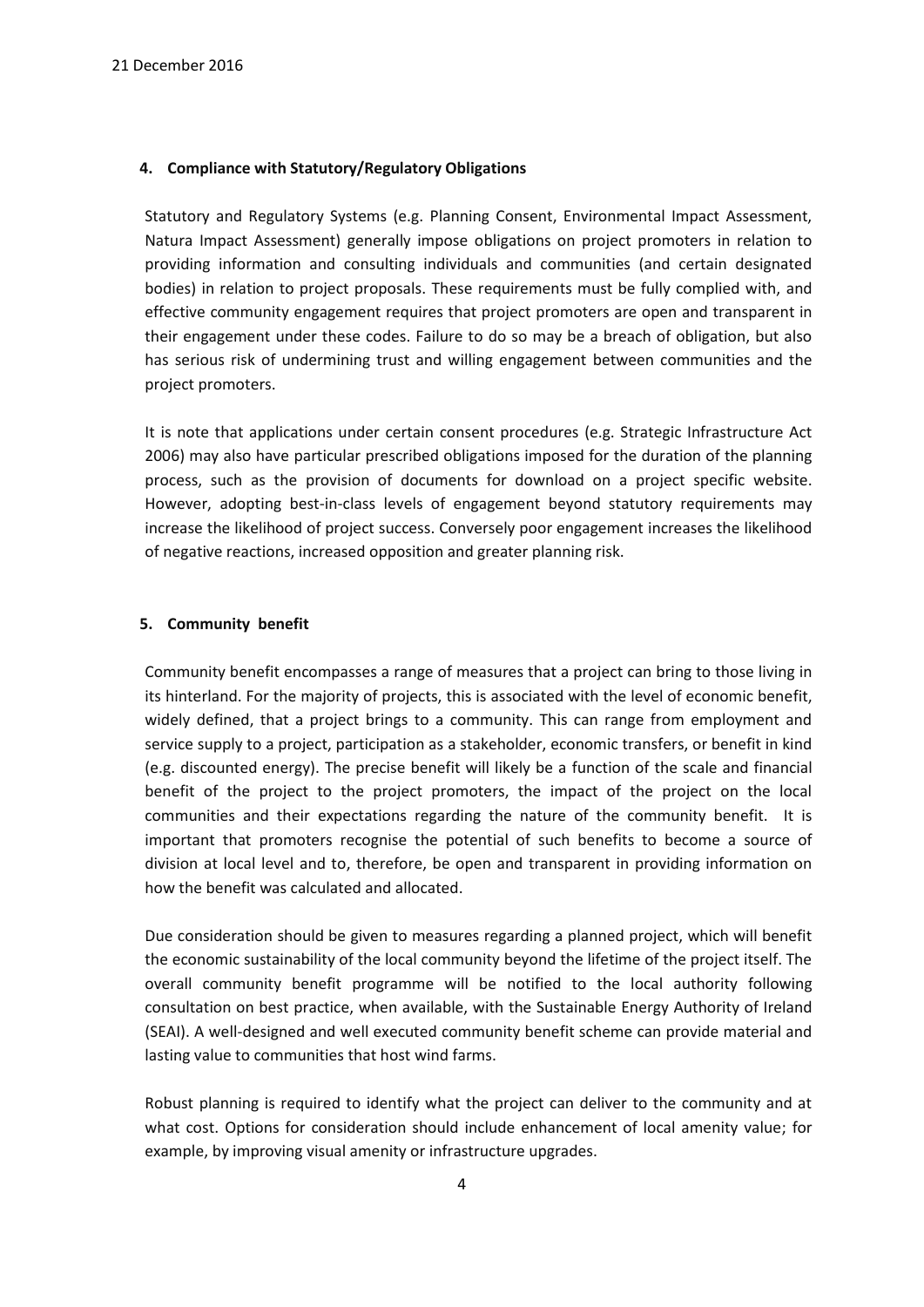#### **6. Impact mitigation**

Wind energy delivers a range of national and local benefits in terms of supporting regional and local economic development, decarbonising the energy system, enabling Ireland to meet its renewable energy ambitions on a least cost basis, addressing the health impacts of fossil fuels, etc. Large infrastructure projects also have the potential, however, to impact negatively on local communities. Project promoters should clearly identify and consult with local communities, on these impacts and set out the reasonable measures and steps they will take to ameliorate, mitigate or compensate for these impacts. The approach taken to mitigation must also align with relevant planning and environmental assessment guidelines and processes.

#### **7. Independent Advisory and information bodies**

There can be a sense in any community faced with a major new development of an imbalance in the information and advice available to project promoters on the one hand and individuals and communities on the other hand. It is important, therefore, that project promoters actively identify and encourage people to contact and seek advice and information from independent public bodies with an expertise in relation to wind energy projects. Contact details for the SEAI should also be provided for independent information on renewable energy, as well as contact details of the relevant planning authority, the Environmental Protection Agency, the Geological Survey of Ireland, Inland Fisheries Ireland, the National Parks and Wildlife Service, etc.

#### **8. Expert Professional advice**

While public bodies can provide a great deal of relevant information, individuals and communities engaging with project promoters should be encouraged to seek independent professional advice before entering into agreements or signing any legal documents, whether relating to agreements, benefit schemes, leases, wayleaves, or rights-of-way.

## **9. Ancillary Development**

In addition to the wind farm itself, ancillary and related projects should be clearly disclosed and full information provided. There should be full and early information, once known, on elements such as road access, grid connection proposals, traffic management, sub-station or control buildings, maintenance facilities, at the outset of engaging with local communities.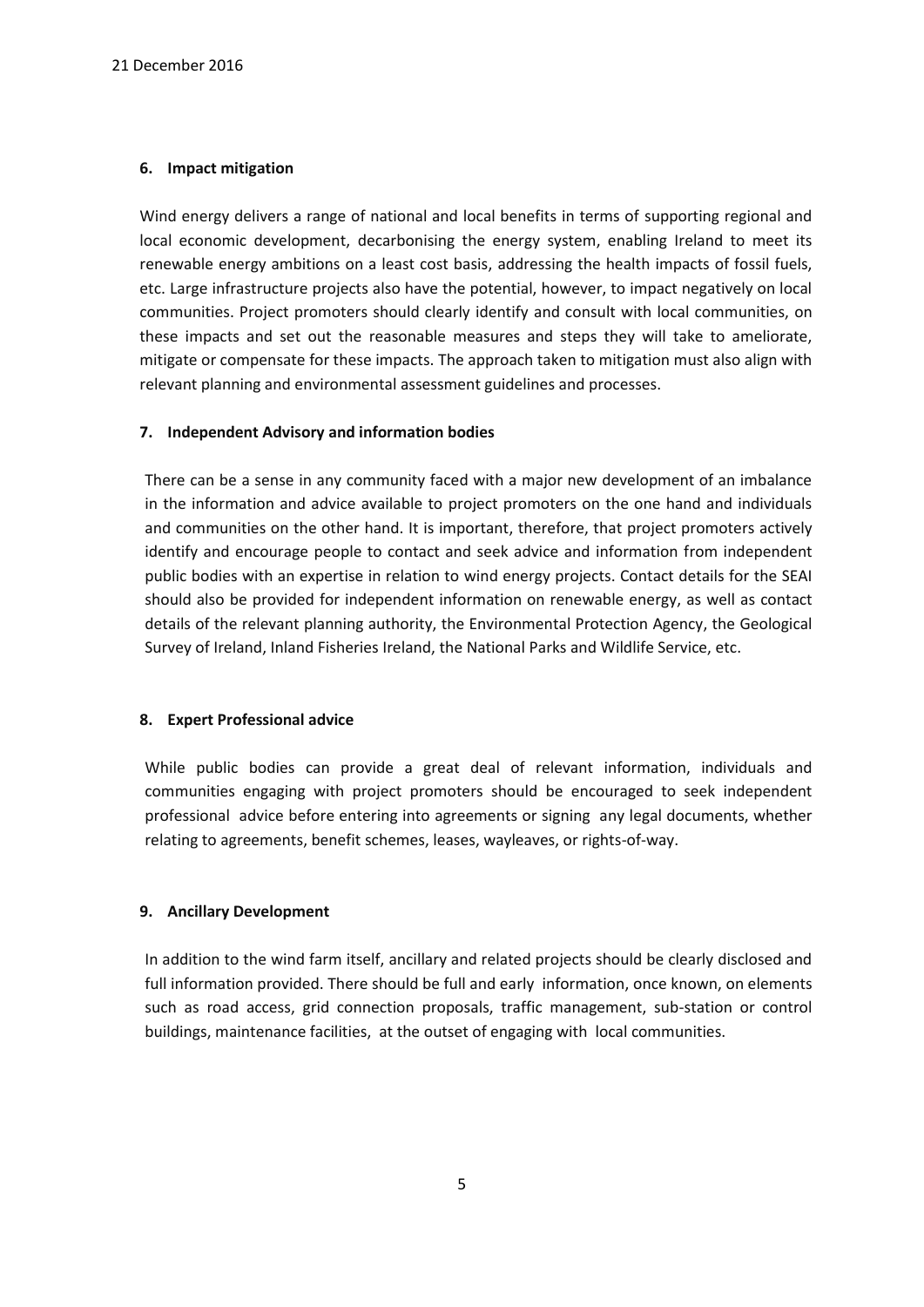#### **10. Reports**

Project promoters should openly and transparently demonstrate their compliance with this Code of Practice, publishing every twelve months a report (following the template at Appendix 2) of the actions that they have taken in accordance with its principles, any issues that have arisen, complaints received and response undertaken, and benefit measures implemented with local individuals and communities.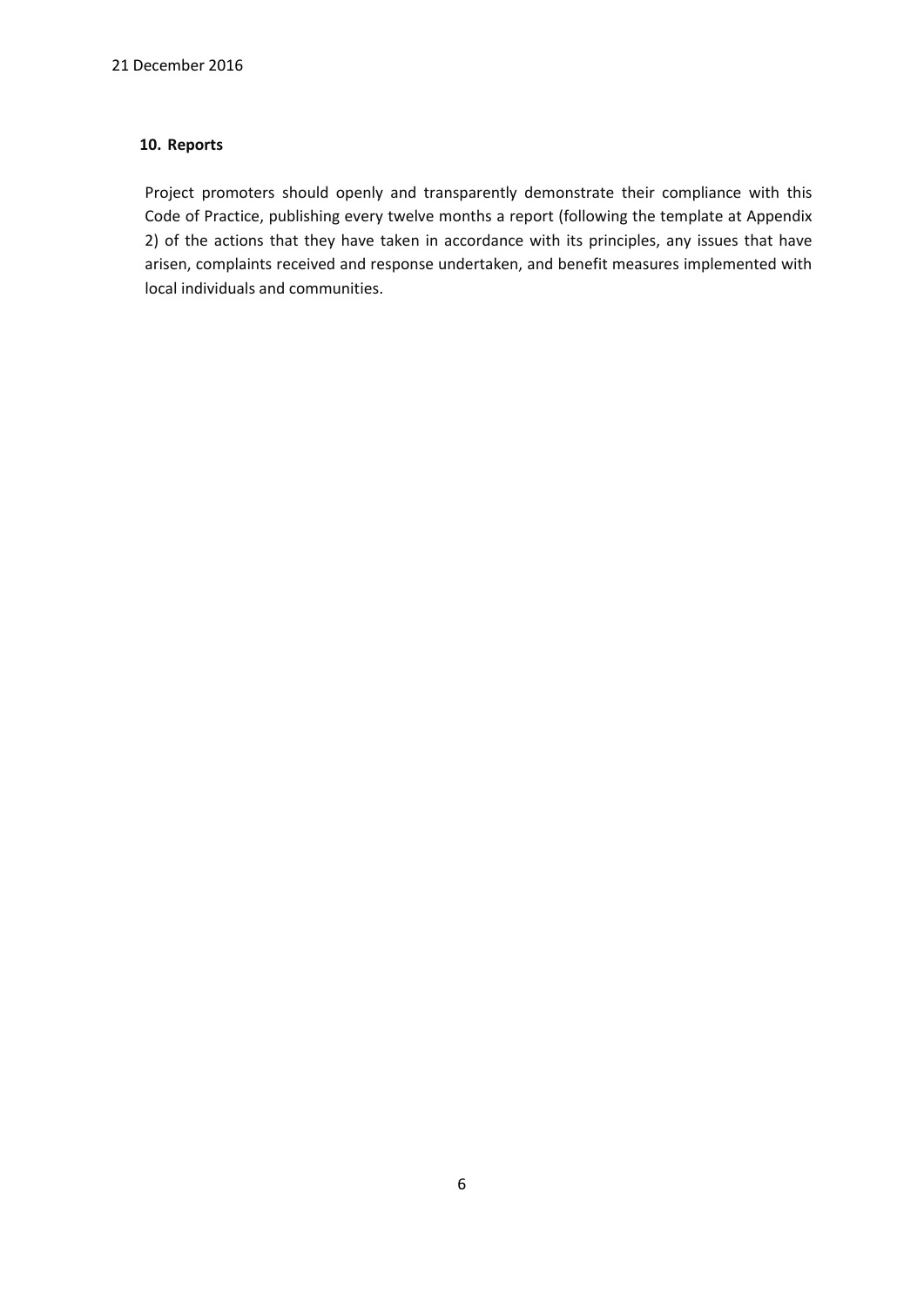#### **Appendix 1**

# **Community Liaison Strategy – Engagement Timeline Sample Template**

#### **Pre-planning submission**

Early consultation with certain statutory stakeholders and other relevant bodies is a fundamental requirement within the environmental assessment and planning process. No later than at this consultation stage (e.g. EIA Scoping), and preferably earlier during project feasibility and site wind assessment, a Community Liaison Officer should be appointed and their contact details provided to the community. A timeline for response to queries should be highlighted to the community also. Promoters should seek to anticipate host community issues early on with a view to achieving solutions.

Promoters should advertise public consultation locally with letter drops and house contact in the community. Further options for consideration in public awareness are schools presentations and public consultation events. These options need to be reflective of the public availability with regards to location and timing.

#### **During Planning**

During the planning stage the promoter should be available to residents in relation to any local issues and requirements that arise. Understanding issues as they arise through the planning cycle and liaising with parties accordingly can increase understanding of the project and may reduce the likelihood of planning objections.

#### **Pre-Construction**

Prior to starting construction, concentrated communication with all relevant stakeholders should take place to confirm any aspects of the project which have evolved and any potential impacts resulting to the community as a result of construction. Independent sources of information with appropriate expertise should be identified through SEAI in order to address matters of concern such as health impacts. Updates on project progress should be regularly provided and feedback from key community figures should be actively sought and "Meet the Buyer" evenings should be organised to introduce the main contractor of the project to the community. This will offer the contractor the opportunity to interact with local suppliers and trades in order to facilitate greater local economic benefits.

Complaints arising as a consequence of the development should be registered and actively managed by the promoter along with the full scope for the community benefit which should be finalised prior to the energisation of the project.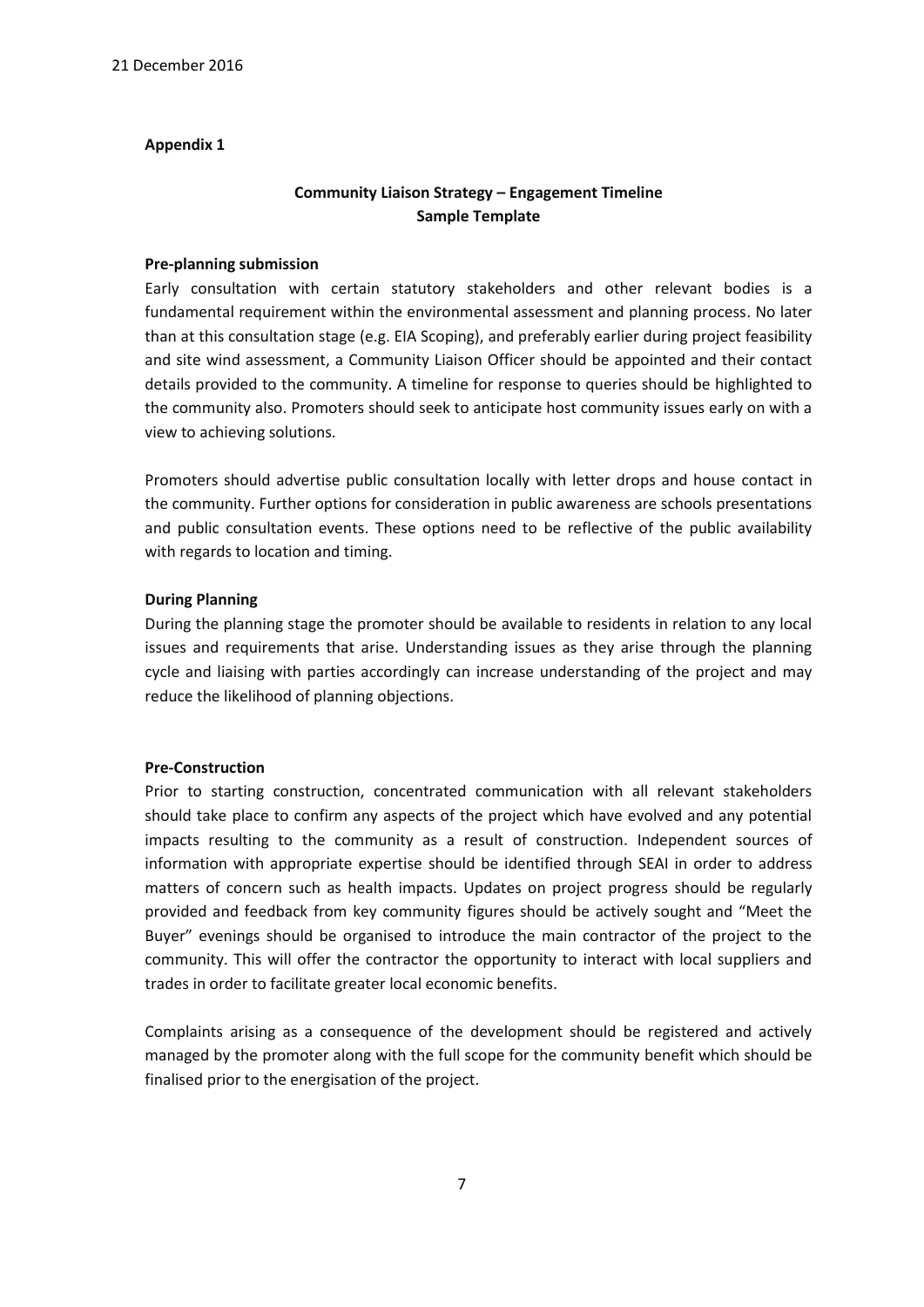#### **During Construction**

It is essential that complaints be registered and actively managed by the promoter in a timely manner. Promoters should demonstrate an eagerness to prioritise community issues particularly during construction. Good examples of issues include the management of traffic flow and dust suppression during construction, in addition to execution of all mitigation measures proposed and adherence to any planning conditions imposed.

Likewise, it is essential to record the local employment and net economic benefit of the project. The highlights of this should be provided amongst other detail in quarterly newsletters to the community and periodic updates ahead of major events. A full economic assessment of the project should be conducted and maintained during the development.

#### **Post-Construction and Operation**

As any community fund will remain in place for the full lifecycle of the development, it is important the promoter maintains a record of it. Where possible, local maintenance technicians should be trained and employed to further local net economic benefit.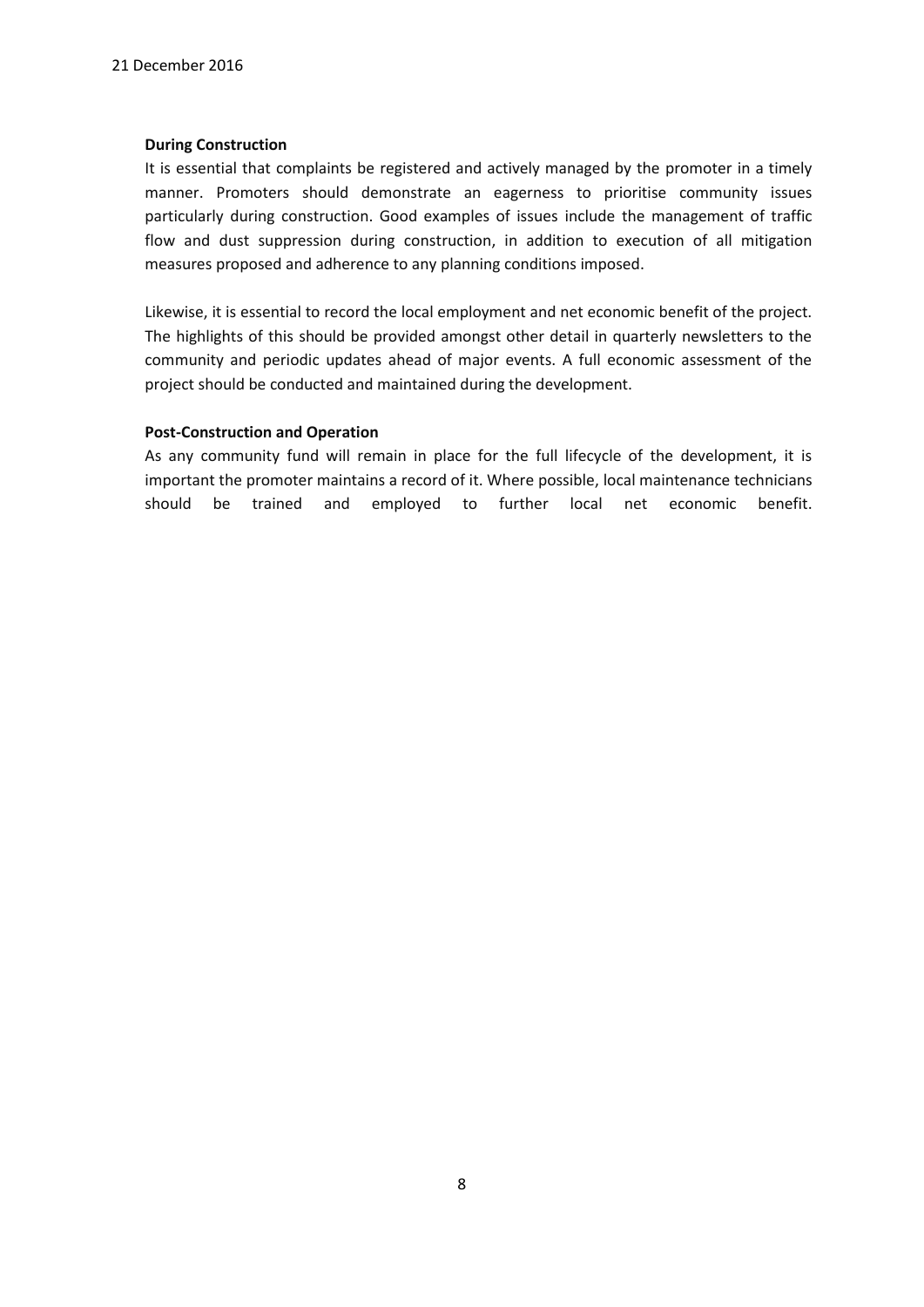# **Appendix 2**

# **Annual Report of Compliance with Code of Practice Sample Template**

| Requirement                                | Implementation                                          | Compliance |
|--------------------------------------------|---------------------------------------------------------|------------|
| <b>Contact and Visibility</b>              | Confirm<br>of<br>maintenance<br>contact                 |            |
|                                            | platforms<br>and Community<br>Liaison                   |            |
| Early and ongoing consultation is          | Officer (CLO) details.                                  |            |
| required on a regular basis to deal        | Confirm<br>acknowledgment<br>of<br>all                  |            |
| with queries, complaints, community        | communications within 48 hours has                      |            |
| engagement activities etc. from            | been made.                                              |            |
| feasibility/site assessment through to     | Confirm all queries and complaints have                 |            |
| operation and decommissioning.             | been followed up, published on project                  |            |
|                                            | website and resolved as appropriate.                    |            |
| continued<br>of<br>The<br>maintenance      | Where issues cannot be resolved or                      |            |
| platforms<br>is<br>therefore<br>contact    | remain outstanding, confirm they are                    |            |
| and<br>the<br>obligation<br>required<br>to | appropriately identified<br>thus<br>and                 |            |
| acknowledge/respond<br>to                  | published on the project website.                       |            |
| communications remains for<br>the          | Confirm the number of queries and                       |            |
| duration of the project.                   | complaints has been published on the                    |            |
|                                            | project website.                                        |            |
|                                            | Confirm all reported incidents on site                  |            |
|                                            | have been followed up, published on                     |            |
|                                            | project website and resolved<br>as                      |            |
|                                            | appropriate.                                            |            |
|                                            | Confirm<br>all<br>instances<br>$\mathsf{of}$<br>planned |            |
|                                            | disruption through maintenance, traffic                 |            |
|                                            | restrictions etc. have been highlighted                 |            |
|                                            | clearly communicated to the<br>and                      |            |
|                                            | community in advance.                                   |            |
|                                            | Confirm a standard approach has been                    |            |
|                                            | adopted when highlighting instances of                  |            |
|                                            | planned disruption to the community.                    |            |
| <b>Community Engagement and Benefit</b>    | Confirm Community Liaison Strategy                      |            |
|                                            | website<br>and<br>project<br>have<br>been               |            |
| A standard approach is helpful in          | maintained<br>detailing<br>engagement                   |            |
| fair<br>and<br>equitable<br>ensuring       | timelines and key milestones.                           |            |
| community engagement. Scale of             | Confirm<br>progress<br>community<br>on                  |            |
| benefit, activities and beneficiaries of   | benefit<br>engagement projects<br>and                   |            |
| any community benefit scheme               | schemes<br>undertaken<br>has<br>been                    |            |
| should also be reported annually           | published on project website.                           |            |